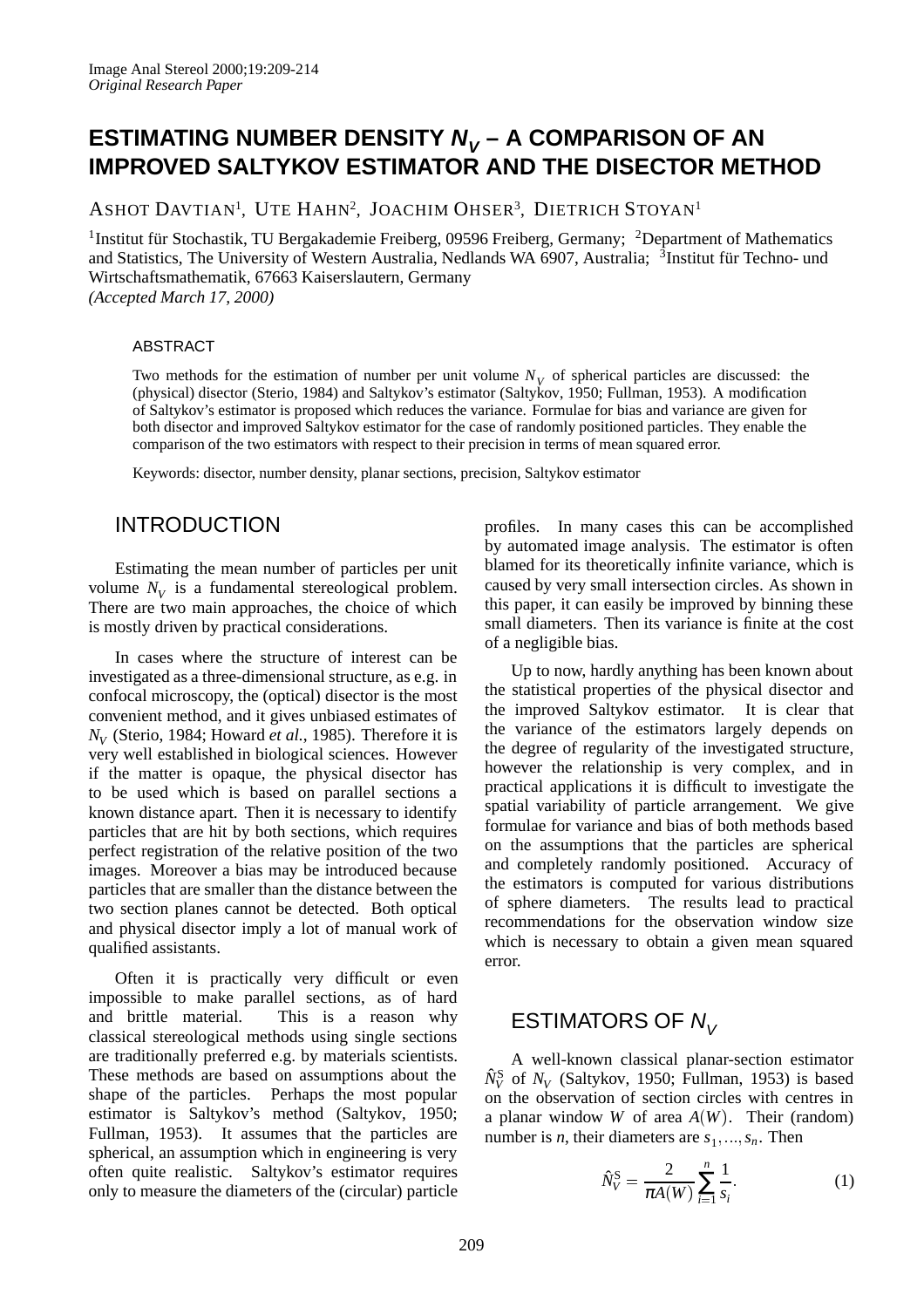This estimator is unbiased, given the section plane is randomly positioned or, in terms of the modelapproach, the system of spheres is homogeneous, i.e. can be described by a stationary germ grain model (Stoyan *et al.*, 1995). Unfortunately, the variance of  $\hat{N}_V^{\text{S}}$  is infinite due to the occurence of very small section circles. In practice microscopical image resolution sets a natural lower limit to the diameters that can be observed, i.e. there is a lower bound for the  $s_i$ . But still the variance of  $\hat{N}_V^S$  will be very large.

Thus it is natural to modify the estimator such that very small section circles are not measured but only counted. To this purpose a lower diameter  $\varepsilon$  is introduced such that all section circle diameters larger than  $\varepsilon$  are measured while all smaller ones are set equal  $\epsilon/2$ . With the notation

$$
s_i^*(\varepsilon) = \begin{cases} \varepsilon/2 & \text{if } s_i < \varepsilon, \\ s_i & \text{otherwise} \end{cases}
$$

the modified estimator is

$$
\hat{N}_V^{\mathbf{S}^*} = \frac{2}{\pi A} \sum_{i=1}^n \frac{1}{s_i^* (\varepsilon)}.
$$
 (2)

Clearly,  $\hat{N}_V^{S^*}$  must have a bias which increases with increasing  $\varepsilon$ . As shown below, the bias is rather small and the variance of  $\hat{N}_V^{S^*}$  is finite, decreasing with increasing  $\varepsilon$ .

The physical disector estimator  $\hat{N}_V^D$  (Sterio, 1984) is based on counts made on two parallel section planes of distance  $t$ . The number  $Q^-$  of particles which appear in a counting frame in the reference plane but do not hit the look up plane has to be determined. With *t* denoting the distance of the two planes and  $A(W)$  the area of the counting frame,

$$
\hat{N}_V^{\rm D} = \frac{Q^-}{tA(W)}.\tag{3}
$$

This estimator is unbiased only if there are not any particles with diameter smaller than *t*. Otherwise such small particles may be situated between the two planes and therefore are overlooked, which results in a negative bias. Furthermore, the disector requires the distance *t* to be precisely known and that it is possible to decide whether profiles in the two planes belong to the same particle or not. The same assumptions about homogeneity of the particle system or randomization of the section planes are made as for the estimators  $\hat{N}_V^{\rm S}$ and  $\hat{N}_V^{\text{S}^*}$ .

# STATISTICAL PROPERTIES OF THE  $N_V$  ESTIMATORS

Under the homogeneity assumptions made in the previous section, the means and biases of  $\hat{N}_V^{\text{S}^*}$  and  $\hat{N}_V^{\text{D}}$ can be calculated quite easily. In this section only results are presented, for sketches of their derivation see the Appendix.

Means (and biases) of the estimators depend on the distribution function  $D_V$  of the sphere diameters. In the Appendix it is shown that

$$
E\hat{N}_V^{\mathcal{S}^*} = N_V \left( \frac{2}{\pi} \int_{\varepsilon}^{\infty} \arccos(\frac{\varepsilon}{d}) D_V(\mathrm{d}d) + \frac{4}{\pi \varepsilon} \int_0^{\infty} \left( D_V(\sqrt{u^2 + \varepsilon^2}) - D_V(u) \right) \mathrm{d}u \right)
$$
(4)

and

$$
\mathbf{E}\hat{N}_V^{\mathbf{D}} = N_V \left(1 - \frac{1}{t} \int_0^t (t - d) D_V(\mathbf{d}d)\right). \tag{5}
$$

Using these formulae the relative bias  $B = (E \tilde{N}_V - N_V) / N_V$  was calculated for the two estimators. Five diameter distributions were considered, all with mean one: constant diameters, uniform (on  $[0.7,1.3]$ ) and triangular (on  $[0.1,1.9]$ ) as examples of bounded distributions, as well as Rayleigh distribution and lognormal distribution (with variance 0.1). The corresponding density functions are depicted in Fig. 1.



Fig. 1. *Density functions of the diameter distributions. U – uniform, T – triangular, R – Rayleigh, L – lognormal. For the parameters see text. ( C – line representing constant diameters*  $\equiv$  1.)

Since the relative bias is dimensionless, the results also hold for diameter distributions with the same shape but with mean  $\bar{d}_V$  different from one. To this end, *B* is regarded as a function of the ratio  $\varepsilon$  :  $\bar{d}_V$  or  $t : \bar{d}_V$ , resp.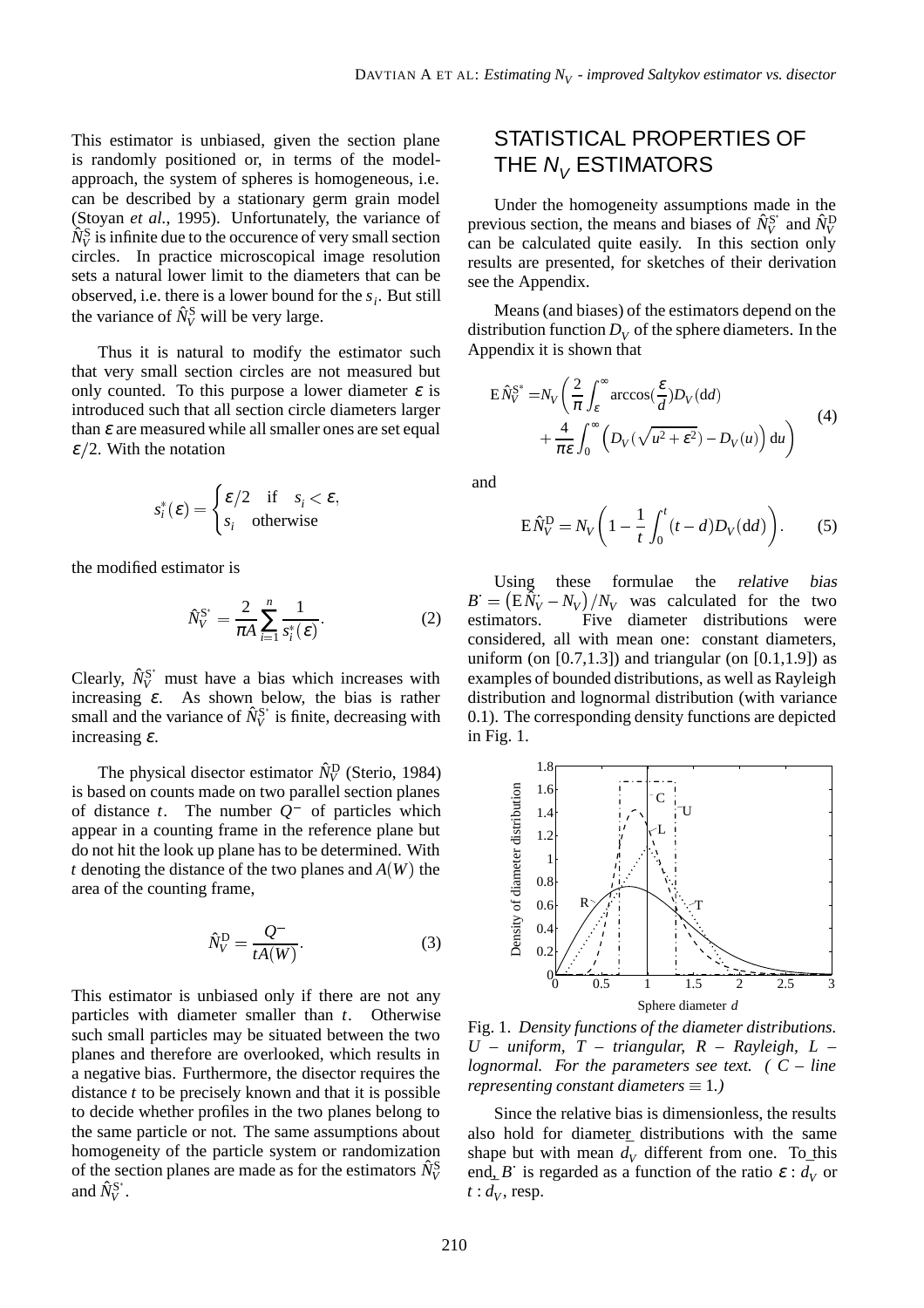

Fig. 2. *Relative bias (a) of the improved Saltykov estimator and (b) of the disector as a function of*  $\iota$  *the ratios*  $\varepsilon$  :  $\overline{d}_V$  *or t* :  $\overline{d}_V$ *, resp. for the diameter distributions in Fig. 1.*

Fig. 2 shows (a)  $B^{S^*}$  for  $\varepsilon : \bar{d}_V \in [0, 1]$  and (b)  $B^D$ for  $t : d_V \in [0, 1.4]$ .

The absolute value of the relative bias  $B^{S^*}$  of the improved Saltykov estimator is very small (between 0.0004 and 0.0026) for all considered distributions if  $\epsilon \leq 0.2$ . It still does not exceed 0.0082 for  $\epsilon \leq 0.4$ . Therefore a ratio " $\varepsilon$  : mean diameter" of 0.2 or even 0.4 can be recommended for practical use.

The disector is unbiased if the distance *t* is smaller than the smallest sphere diameter, e.g. for  $t < 1$  in case of constant diameters. In general the bias of the disector depends very much on the form of the diameter distribution.

In contrast to mean or bias, the variance of the estimators also depends on the variability in spatial arrangement of the particles. In general the relations are very complex. However it is possible to give formulae for the case of independently random positioned sphere centres and independent diameters, i.e. for the Poisson case.

The variance of  $\hat{N}_V^{\text{S}^*}$  is given by

 $Var\hat{N}_V^{\mathbf{S}^*} =$ 

$$
\frac{N_V}{A(W)} \left[ \frac{4}{\pi^2} \int_{\varepsilon}^{\infty} \frac{1}{d} \ln \left( \frac{d}{\varepsilon} + \sqrt{\left( \frac{d}{\varepsilon} \right)^2 - 1} \right) D_V(\mathrm{d}d) + (6) + \frac{16}{\pi^2 \varepsilon^2} \int_0^{\infty} \left( D_V(\sqrt{u^2 + \varepsilon^2}) - D_V(u) \right) \mathrm{d}u \right],
$$

and the variance of  $\hat{N}_V^D$  is

$$
\text{Var}\,\hat{N}_V^D = \frac{N_V}{A(W)} \cdot \frac{1}{t} \left( 1 - \frac{1}{t} \int_0^t (t - d) D_V(\text{d}d) \right), \quad (7)
$$

see the Appendix.

In parallel with relative bias, relative variance  $V = \text{Var} \hat{N}_V \cdot (\bar{d}_V A(W)) / N_V$  was calculated for both estimators as a dimensionless quantity. Fig. 3(a) shows  $V^{S^*}$  for  $\varepsilon \in [0, 1]$ . The variance does not very much depend on the distribution of the diameters. As to be expected, it decreases with increasing  $\varepsilon$ . For  $\varepsilon = 0.2$ ,  $V^{S^*}$  takes values between 1.75 (constant diameters) and 2.18 (Rayleigh distribution), and for  $\varepsilon = 0.4$ ,  $V^{S^*} \in [1.48, 1.71]$ .

The relative variance  $V^D$  of the disector method is shown in Fig. 3(b). Obviously it depends even less on the type of diameter distribution than the variance of  $\hat{N}_V^{S^*}$  does. It is quite large (*V*<sup>D</sup> > 3.25) for *t* < 0.3, but it decreases with increasing *t* because then the volume of the three-dimensional counting box increases which is used for the disector estimator, i.e. the sample size increases.

## PRECISION OF THE  $N_{V}$  ESTIMATORS

Performance of an estimator is usually expressed by the mean squared error (MSE), that is the average squared distance of the estimate to the true estimated parameter. MSE is a combination of variance and bias:  $\text{MSE}^{\cdot} = \text{E} (\hat{N}_V - N_V)^2 = \text{Var} \hat{N}_V + \left(\text{bias} \hat{N}_V\right)^2.$ 

For any number density  $N_V$  and any window size  $A(W)$ , the MSE of the  $N_V$  estimators can easily be calculated from relative variance *V* and relative bias *B* :

$$
\text{MSE} = \frac{N_V}{\bar{d}_V A(W)} V + N_V^2 (B)^2 = N_V^2 \left(\frac{V}{\text{E}n} + (B)^2\right), \quad (8)
$$

where  $E n = \bar{d}_V N_V A(W)$  is the mean number of section circles counted in the observation window or counting frame, respectively.

This enables the comparison of the precision of the estimators  $\hat{N}_V^{\mathbf{S}^*}$  and  $\hat{N}_V^{\mathbf{D}}$  using the formulae and diagrams of the previous section. Clearly, MSE depends on the diameter distribution and on  $N_V$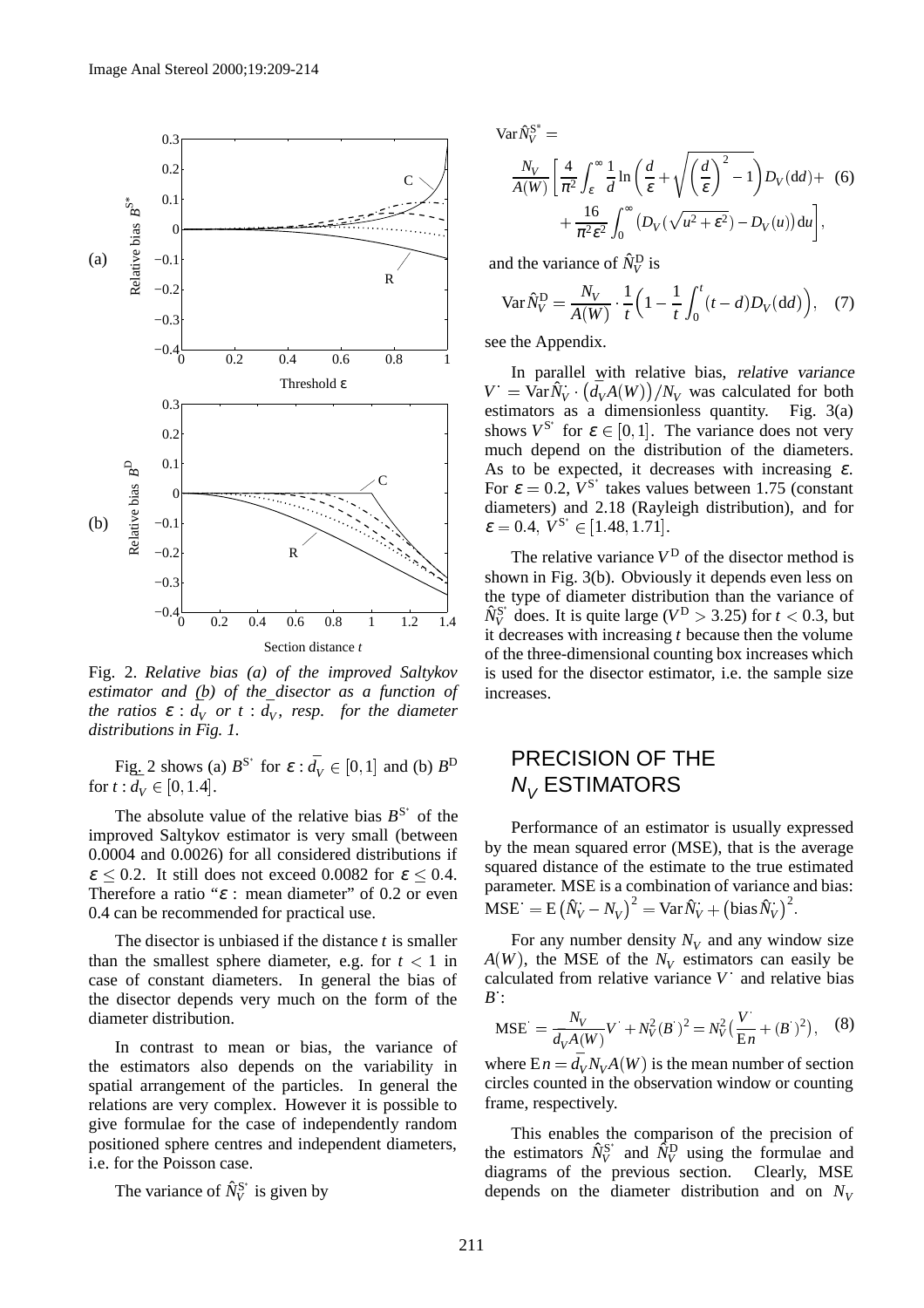

Fig. 3. *Relative variance (a) of the improved Saltykov estimator and (b) of the disector as a function of the ratios*  $\varepsilon$  :  $\bar{d}_V$  *or t* :  $\bar{d}_V$ *, resp. for the diameter distributions in Fig. 1.* 

itself, two factors that are intrinsic to the investigated structure and cannot be altered. Yet the experimenter can influence MSE by the choice of observation window area  $A(W)$  and design parameters  $\varepsilon$  or *t*, resp.

A popular rule of thumb advises to chose the sample size — here represented by the window area such that the variance part of MSE is not smaller than the bias part. This means, in terms of (8), that  $V'/En$ should be greater or equal to  $(B^{\prime})^2$ . The two parts are of equal size if the observation window or counting frame size is chosen to be  $A(W)$  opt =  $V' / (\bar{d}_V N_V(B'))^2$ .

As an example, two cases are studied of a structure with independent randomly positioned spheres of constant and independent Rayleigh distributed diameters, resp. The number density is  $N_V = 1000$  [mm<sup>-3</sup>], and the mean diameter is  $d_V = 0.02$  [mm]. For the disector, the section distances  $t = 0.02$  and  $t = 0.01$  [mm], and for the improved Saltykov estimator,  $\varepsilon = 0.008$  and  $\varepsilon = 0.004$  [mm] are considered, corresponding to ratios  $t : d_V$  of 1 and 0.5 resp., and  $\varepsilon$  :  $\bar{d}_V$  of 0.4 and 0.2, resp.

<sup>2</sup>). MSE. E.g. in the case of the Rayleigh distribution,  $\tilde{N}_V^D$ Table 1 shows relative bias and variances, as well as the MSE for a window of area 10 (" $MSE<sub>10</sub>$ "), and the area  $A_{5000}$  of a window such that MSE = 5000. The absolute bias of the improved Saltykov estimator is very small for any of the considered distributions. Its contribution to MSE is practically negligible. For the physical disector, the bias strongly depends on the diameter distribution. If the structure has a relatively high proportion of small particles, a small bias can only be obtained with a small section distance *t*. But then the variance is very large, again leading to a large with  $t = 0.5\bar{d}_V$  has both a larger relative bias and a larger relative variance than  $\hat{N}_V^{S^*}$  with  $\varepsilon = 0.4 \bar{d}_V$ , see Table 1. As the bias of  $\hat{N}_V^{\mathbf{S}^*}(0.4)$  is negligible compared to the variance and as variance of  $\hat{N}_V^D$  increases with decreasing section distance,  $\hat{N}_V^{\text{S}^*}(0.4)$  is better than any disector with distance  $t < 0.5d_v$ . Generally spoken, the improved Saltykov estimator is particularly useful if the diameter distribution has a large range.

Taking into account that the disector uses two section planes, the total window area which is required

Table 1.  $MSE_{10} = MSE [mm^{-6}]$  for a window of area 10, and  $A_{5000} = area [mm^2]$  of a window such that MSE  $=$  5000, of disector and improved Saltykov estimator for different parameters t and  $\varepsilon$ , resp.  $N_V = 1000$  [mm<sup>-3</sup>],  $\bar{d}_V = 0.02$  [mm]*. For further details see text above.* 

|                       |                                                        | constant diameters |        |            |            | Rayleigh distribution |        |                          |            |
|-----------------------|--------------------------------------------------------|--------------------|--------|------------|------------|-----------------------|--------|--------------------------|------------|
|                       |                                                        | B                  | V      | $MSE_{10}$ | $A_{5000}$ | $B^{\cdot}$           |        | MSE <sub>10</sub>        | $A_{5000}$ |
| $\hat{N}^{\rm D}_V$ : |                                                        | 0                  | 1.000  | 5000.0     | - 10.0     | $-0.2101$ $0.7899$    |        | $48087.9$ $-$            |            |
|                       | $t : d_V = 1$<br>$t : d_V = 0.5$                       | $\mathbf{0}$       | 2.000  | 10000.0    | 20.0       |                       |        | $-0.0618$ 1.8765 13197.6 | 79.2       |
|                       | $\hat{N}_V^{\rm S^*}: \quad \varepsilon:\bar{d}_V=0.4$ | 0.0038             | 1.4809 | 7418.5     | -14.9      | $-0.0080$ 1.7118      |        | 8622.3                   | 17.3       |
|                       | $\epsilon$ : $\overrightarrow{d_V}$ = 0.2              | 0.0004             | 1.7479 | 8739.8     | 17.5       | $-0.0010$             | 2.1811 | 10906.7                  | 21.8       |

 $-^*$ : A<sub>5000</sub> does not exist, MSE > 5000 for any window area.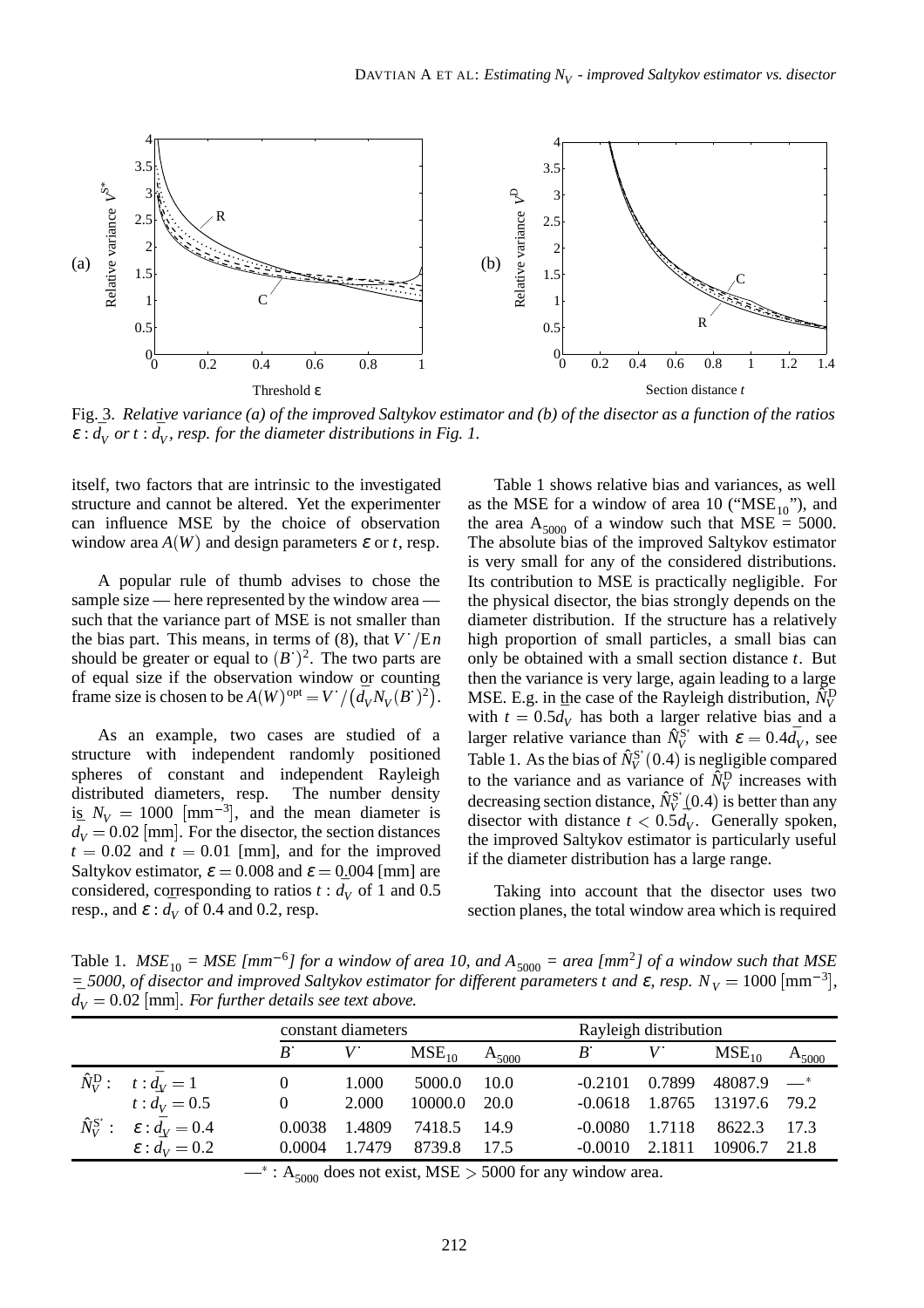to achieve the same precision is smaller for  $\hat{N}_V^{S^*}$  even in the case of constant diameters. However measuring diameters in the case of  $\hat{N}_V^{\text{S}^*}$  means acquiring more information of the window than bare counting as in the case of  $\hat{N}_V^D$ , and therefore perhaps a little higher effort to evaluate the sections.

A preliminary report was presented at the Xth International Congress for Stereology, Melbourne, Australia, 1-4 November 1999.

### REFERENCES

- Fullman RL (1953). Measurement of particle size in opaque bodies. J Metals 5:447-52.
- Howard CV, Reid S, Baddeley A, Boyde A (1985). Unbiased estimation of particle density in the tandem scanning reflected light microscope. J Microsc 138:203-12.
- Saltykov SA (1950). Introduction to Stereometric Metallography (Russ.) Erevan: Publ Acad Sci Armen SSR.
- Sterio DC (1984). The unbiased estimation of numbers and sizes of particles using the disector. J Microsc (1984) 134:127-36.
- Stoyan D, Kendall WS, Mecke J (1995). Stochastic geometry and its applications. Chichester: John Wiley & Sons.

## APPENDIX: DERIVATION OF ESTIMATOR MEANS AND VARIANCES

Following the notation in Stoyan *et al.* (1995, p. 355), the particle system is represented by a spatial germ grain model (or marked point process)  $\Psi_V$  =  $\{[x_n, y_n, z_n; d_n]\}$  of spherical particles, where  $(x_n, y_n, z_n)$ is the centre of the *n*th sphere and  $d_n$  is its diameter. The corresponding unmarked point process of particle centres has density  $N_V$ .

In order to calculate the mean of  $\hat{N}_V^D$ , we translate the number  $Q^-$  into that notation. A sphere of diameter *d* with centre in  $(x, y, z)$  intersects both reference and look up plane if  $z - \frac{d}{2} < 0 < z + \frac{d}{2} < t$ . Then it produces a section circle of radius  $r = \sqrt{\frac{d}{2^2 - z^2}}$ . The circle is counted in the counting frame if its centre falls inside the frame shifted by the vector  $(r, r)$ . Hence

$$
\hat{N}_V^{\text{D}} = \frac{Q^-}{tA(W)}
$$
\n
$$
= \frac{1}{tA(W)} \sum_{[x,y,z;d] \in \Psi_V} \mathbf{1}_{W_{(r,r)}}(x,y) \cdot \mathbf{1}(z - \frac{d}{2} < 0 < z + \frac{d}{2} < t),
$$

where  $W_{(r,r)}$  represents the counting window in the reference plane shifted by the vector  $(r, r)$  and the symbol  $\mathbf{1}(.)$  denotes a version of the indicator function:  $1(A) = 1$  if the expression A is true and  $1(A) = 0$  if A is false.

In the following a number of expectations of sums similar to the sum above have to be calculated. Application of Campbells' theorem for marked point processes (e.g. Stoyan et al., p. 108) yields for any nonnegative measurable function *f*

$$
E\left(\sum_{\{x,y,z;d\}\in\Psi_V}\mathbf{1}_{W_{(r,r)}}(x,y)f(z,d)\right)
$$
  
\n
$$
=\int_0^\infty\int_R\int_R\int_R\mathbf{1}_{W_{(r,r)}}(x,y)f(z,d)N_VdxdydzD_V(dd)
$$
  
\n
$$
=N_VA(W)\int_0^\infty\int_Rf(z,d)dzD_V(dd)
$$
  
\n
$$
=E\left(\sum_{[x,y,z;d]\in\Psi_V}\mathbf{1}_W(x,y)f(z,d)\right).
$$
 (9)

Consequently, the mean of the disector is

$$
\begin{array}{rcl}\n\mathbf{E} \hat{N}_{V}^{\mathrm{D}} & = & N_{V} \frac{1}{t} \int_{I\!\!R} \int_{I\!\!R} \mathbf{1}_{W_{(r,r)}}(x, y) \, \cdot \\
& \cdot \mathbf{1}(z - \frac{d}{2} < 0 < z + \frac{d}{2} < t) \, \mathrm{d}z D_{V}(\mathrm{d}d) \\
& = & N_{V} \frac{1}{t} \left[ \int_{t}^{\infty} t D_{V}(\mathrm{d}d) + \int_{0}^{t} dD_{V}(\mathrm{d}d) \right] \\
& = & N_{V} \left[ 1 - \frac{1}{t} \int_{0}^{t} (t - d) D_{V}(\mathrm{d}d) \right].\n\end{array}
$$

Under the assumption that the particles are independent randomly positioned and that their diameters are independent identically distributed, i.e. that  $\Psi_V$  is a Poisson process, the number  $Q^$ of particles counted in the disector box is Poisson distributed. Therefore  $\text{Var} Q^- = \text{E} Q^-$  and thus (7) follows from

$$
\text{Var}\hat{N}_V^{\text{D}} = \frac{\text{E}Q^-}{t^2A(W)^2} = \frac{\text{E}\hat{N}_V^{\text{D}}}{tA(W)}
$$

and (5).

The improved Saltykov estimator can be written as

$$
\hat{N}_V^{S^*} = \frac{2}{\pi A(W)} \sum_{[x,y,z;d] \in \Psi_V} \mathbf{1}_W(x,y) \cdot \mathbf{1}(-d/2 < z < d/2) \frac{1}{s^*(\varepsilon, d, z)},
$$

where

$$
s^*(\varepsilon, d, z) = \mathbf{1}\left(\sqrt{d^2 - 4z^2} \ge \varepsilon\right)\sqrt{d^2 - 4z^2} + \mathbf{1}\left(\sqrt{d^2 - 4z^2} < \varepsilon\right)\frac{\varepsilon}{2}
$$